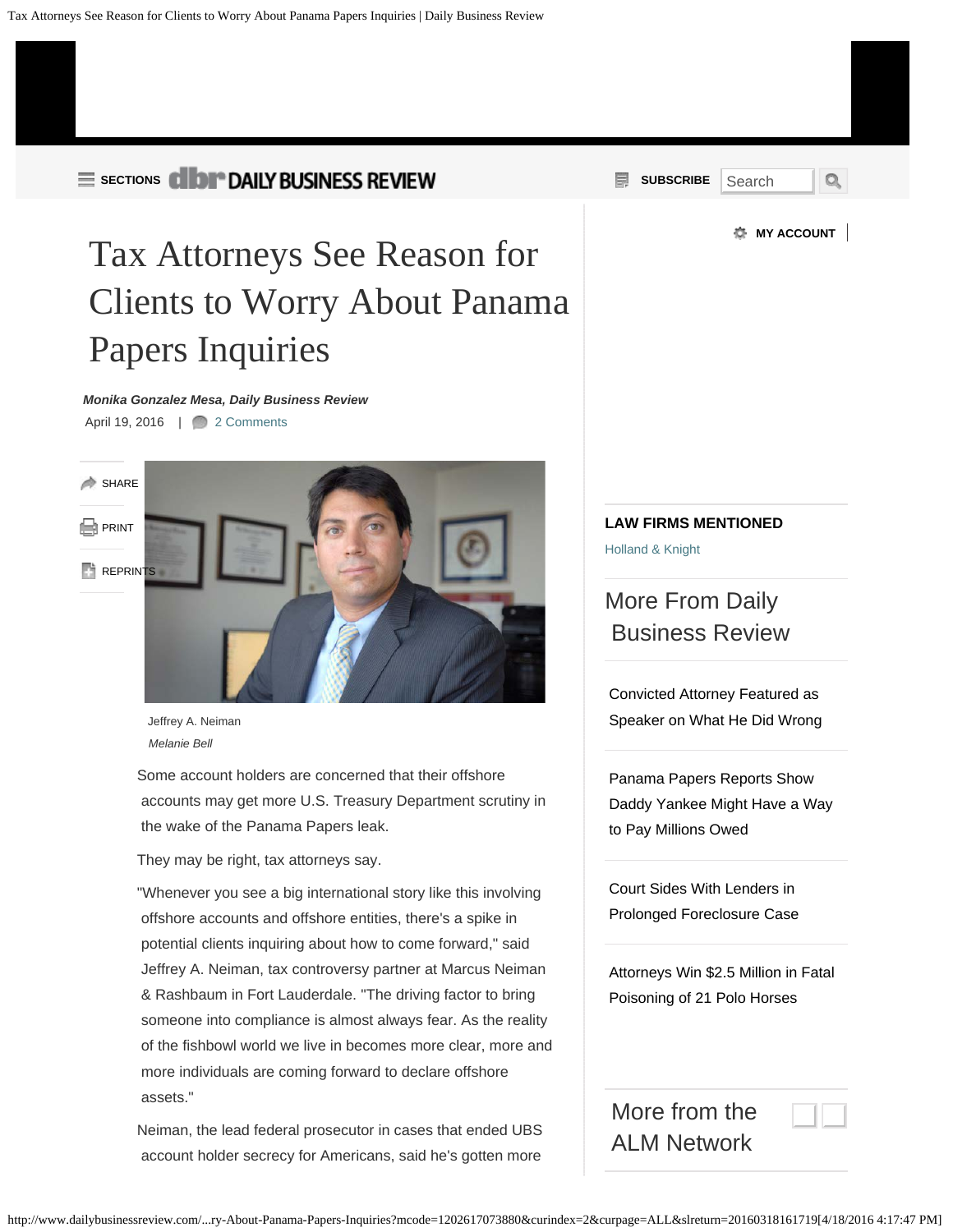calls lately on Panama than usual, specifically about what to do with assets in Panama.

Likewise for Martin Press, a tax partner at Gunster in Fort Lauderdale.

"We are starting to receive more inquiries about Panamanianbased accounts than we have received in the past," Press said. "We're getting inquiries from people [about how] to come into one of the voluntary disclosure programs to avoid severe penalties and potential prosecution. "

Press wouldn't say how many more calls he has gotten in the weeks since the International Consortium of Investigative Journalists began exposing details about the offshore companies of politicians and celebrities formed by the Panamanian law firm Mossack Fonseca.

But he said if history is an indicator, additional leaks may surface, and the entire region will continue to get more U.S. Treasury Department scrutiny, much like Switzerland did in the wake of the U.S. prosecution of UBS account holders several years ago.

"The Mossack Fonseca situation could encourage employees of other institutions to turn over information and get paid by the U.S. government [through] various whistleblower programs," Press said.

Prospective clients are inquiring about disclosure programs for accounts held both as individuals and as companies, Press said. Voluntary offshore disclosure programs levy lesser fines to qualifying people who come forward with previously unreported foreign assets or income — but only if the Internal Revenue Service hasn't already targeted them.

"There's no doubt that law enforcement is chomping at the bit to go after trustees in Panama but also the BVI [British Virgin Islands] and Belize and other countries in the Caribbean that cater toward the offshore entity business," Neiman said. "With information from the voluntary disclosures that have already come in and the whistleblowers and the Swiss banks, we are talking about the IRS and Justice Department on steroids. They have more information at their fingertips than they know what to do with."

Neiman said the leaks create momentum for investigators, but he expects it to take months before any federal indictments emerge from newly provided information.





 $\times$